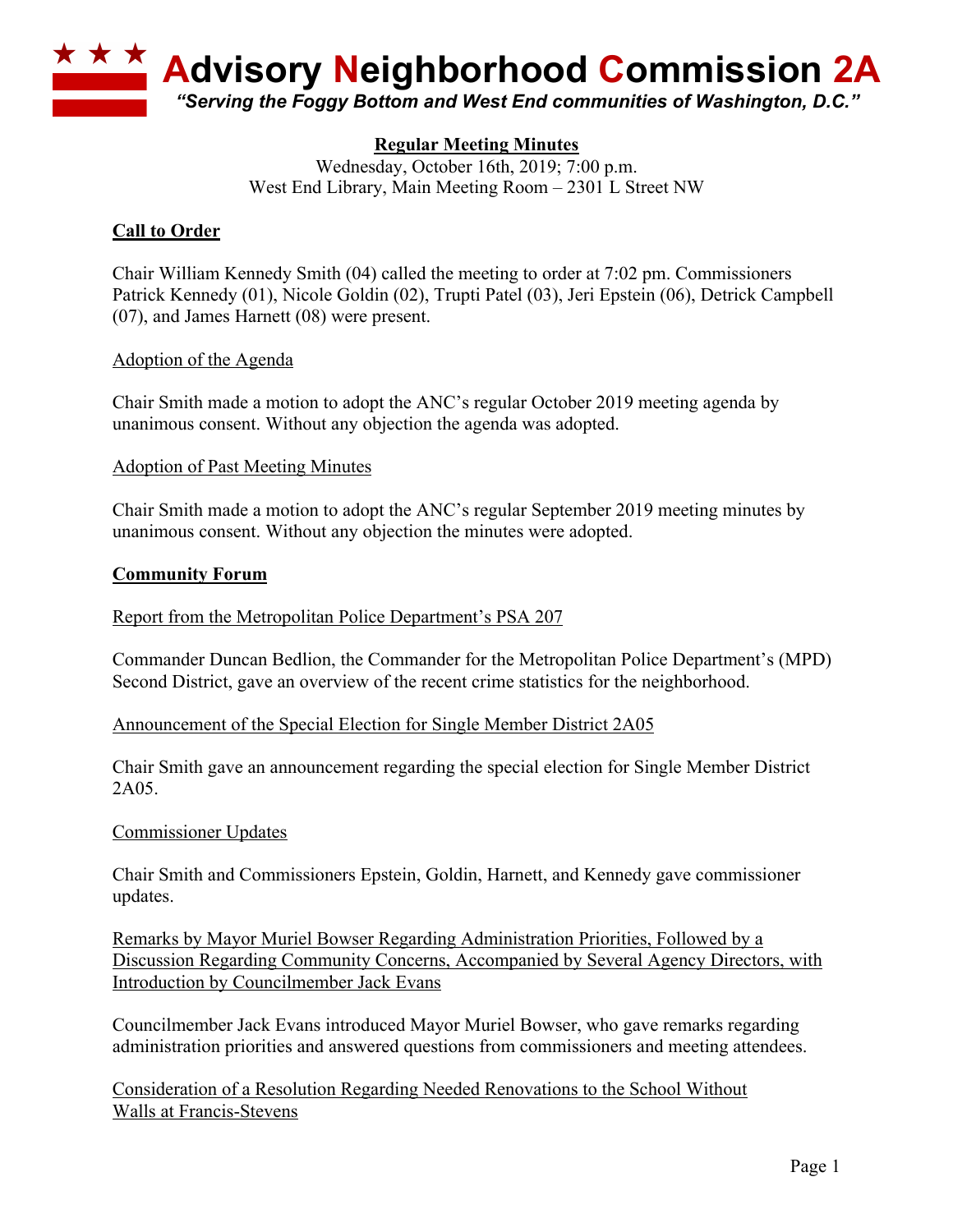Chair Smith made a motion to adopt a proposed resolution regarding the matter. Commissioner Kennedy seconded the motion, which was voted on and passed (VOTES: 6-0-0). The resolution reads as follows:

WHEREAS, the School Without Walls at Francis-Stevens (SWWFS) is a citywide educational resource serving students from all eight wards, with the majority of attendees living outside of Ward 2,

WHEREAS, over the past several years, SWWFS has demonstrated one of the strongest year-over-year track records of academic improvement of any public elementary school in the city,

WHEREAS, beginning in 2018 school administrators and community members repeatedly called the DC Public Schools' (DCPS) attention to the issue of overcrowding at the school,

WHEREAS, DCPS lists capacity for the SWWFS building as 513 students and the actual enrollment for the 2019 academic year is 540 students and projected enrollments for 2020 and 2021 are 568 and 597 students respectively and such projections do not include the possible influx of additional students from the Embassy of China's expanded apartment building at 2300 Connecticut Avenue NW,

WHEREAS, the student experience is currently negatively impacted by overcrowding at the school, which also threatens academic gains and is degrading the work environment for teachers and other school staff,

WHEREAS, the physical plant at SWWFS will be hard pressed to accommodate the number of students currently projected to enroll prior to modernization, even with the addition of portable classrooms, and

WHEREAS, DCPS has repeatedly voiced a reluctance to invest in modification of the existing plant in light of the full modernization scheduled to begin in FY 2022.

THEREFORE, BE IT RESOLVED that ANC 2A calls on Mayor Bowser, the DC Council, and DCPS to advance initiation of the first stage of modernization at SWWFS to FY 2020 by allocating the funding necessary to commence planning for modernization of the physical plant at SWWFS and planning for and acquiring the swing space necessary to facilitate modernization.

BE IT FURTHER RESOLVED that ANC 2A encourages DCPS to execute, with haste, all strategies for maximizing space and minimizing disruption to student learning until such time as a complete modernization and expansion of the facility may be completed.

# **Matters Before the DC Public Schools**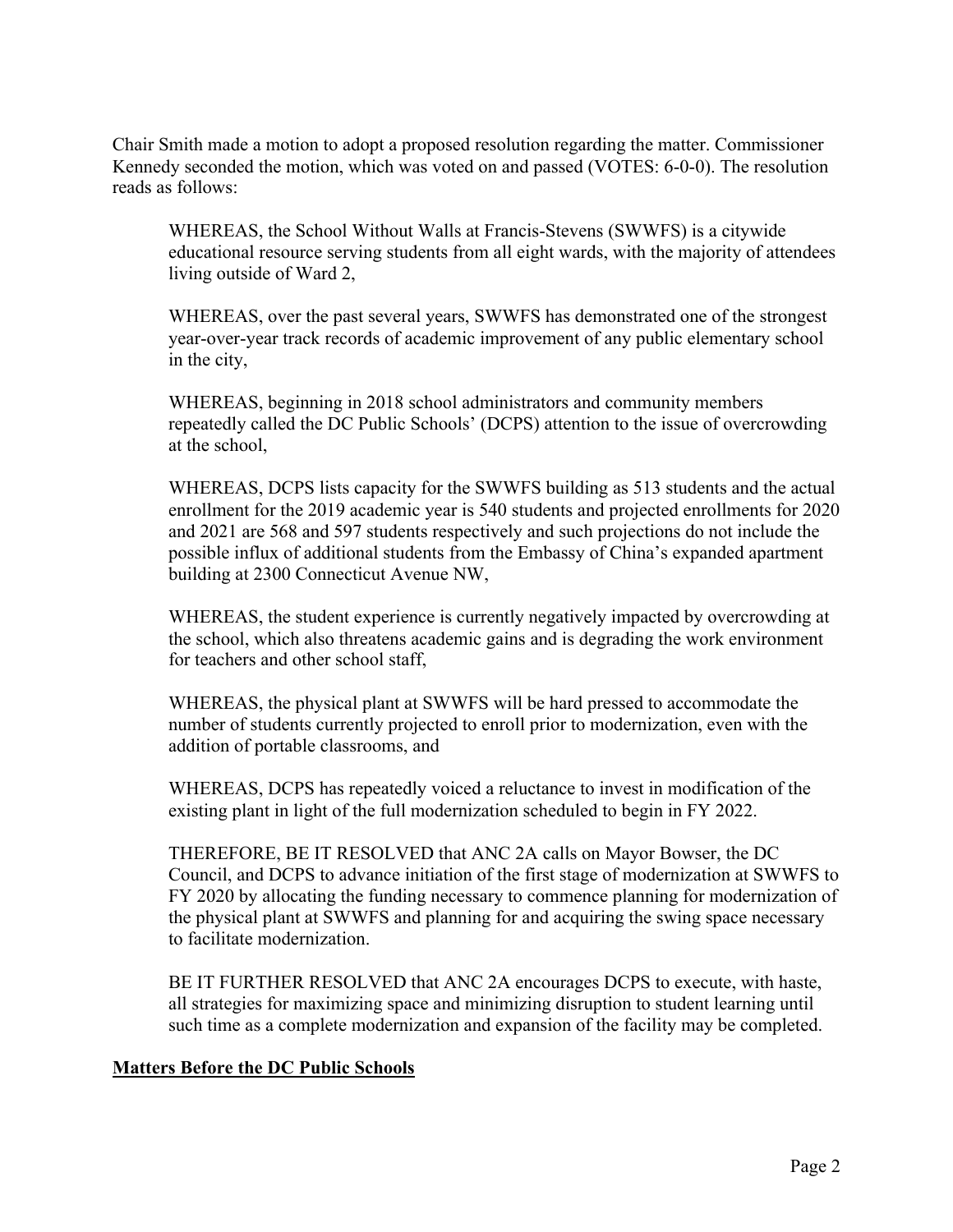Presentation by the DC Public Schools Regarding the Stevens School Renovation Project at 1050 21st Street NW

Tania Shand, Facility Planning and Design Coordinator for the DC Public Schools (DCPS); Teresa Biagioni, Director of School Planning for DCPS; Huda Said, Project Engineer for MCN Build; Reeve Johnson, Senior Project Manager for MCN Build; Brian Abel, Vice President of Field Operations for MCN Build; and Brandon Eck, a project architect for OTJ Architects, gave a presentation regarding the Stevens School renovation project.

# **Matters Before the Alcoholic Beverage Regulation Administration**

Discussion Regarding the Concerns About the Operations of the Georgetown Inn West End / Casta's Cuban Restaurant & Rum Bar at 1121 New Hampshire Avenue NW

Commissioner Epstein gave a status update regarding the neighborhood conversations about the operations of the Georgetown Inn West End / Casta's Cuban Restaurant & Rum Bar. Sidon Yohannes, counsel for the establishment, stated the establishment's willingness to engage in the neighborhood conversations.

La Piazza – Application for Renewal of the Establishment's Retailer's Class "C" Tavern License at 2500 Pennsylvania Avenue NW

*The Commission did not take any action regarding this matter.*

#### **Matters Before the Public Space Committee**

Public Space Application by the George Washington University for the Installation of Smith Center Directional Signage and a Logo Sign at 600 22nd Street NW

Commissioner Campbell made a motion to adopt a proposed resolution regarding the matter. Commissioner Harnett seconded the motion, which was voted on and passed (VOTES: 7-0-0). The resolution reads as follows:

ANC 2A supports the George Washington University's public space application for the installation of Smith Center directional signage at 600 22nd Street NW.

Public Space Application by The Wink Hotel for a New, Un-Enclosed Sidewalk Café with 18 Tables, 42 Seats, and 6 Umbrellas at 1143 New Hampshire Avenue NW

Commissioner Epstein made a motion to adopt a proposed resolution regarding the matter. Commissioner Goldin seconded the motion, which was voted on and passed (VOTES: 7-0-0). The resolution reads as follows:

ANC 2A supports The Wink Hotel's public space application for a new, un-enclosed sidewalk café at 1143 New Hampshire Avenue NW.

#### **Matters Before the Department of Consumer and Regulatory Affairs**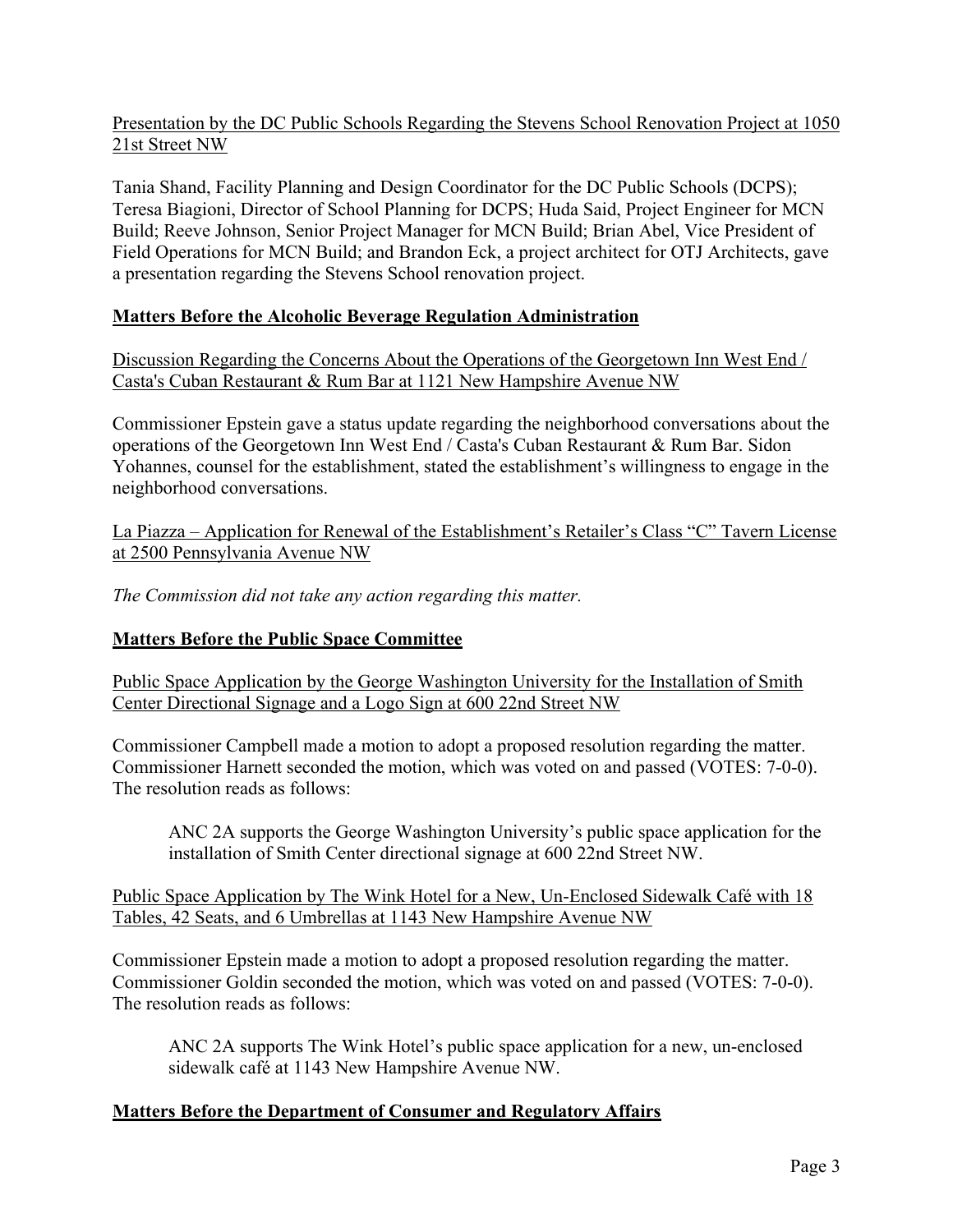Consideration of a Resolution Regarding WashREIT's Request for an After-Hours Permit to Work on Veterans Day on Monday, November 11th, 2019 as Part of the 600 New Hampshire Avenue NW Construction Project

Commissioner Smith made a motion to adopt a proposed resolution regarding the matter. Commissioner Epstein seconded the motion, which was voted on and passed (VOTES: 7-0-0). The resolution reads as follows:

ANC 2A supports WashREIT's request for an after-hours permit to work from 8:00 am to 4:00 pm on Veterans Day on Monday, November 11th, 2019 as part of the 600 New Hampshire Avenue NW construction project.

Consideration of a Resolution Regarding Akridge's Request for an After-Hours Permit to Work After-Hours in November as Part of the 1700 Pennsylvania Avenue NW Construction Project

Commissioner Harnett made a motion to adopt a proposed resolution regarding the matter. Commissioner Kennedy seconded the motion, which was voted on and passed (VOTES: 7-0-0).

# **General Agenda**

Consideration of a Resolution Regarding DC Council Bill B23-0288 – the "Vision Zero Enhancement Omnibus Amendment Act of 2019"

Commissioner Campbell made a motion to adopt a proposed resolution regarding the matter. Commissioner Epstein seconded the motion, which was voted on and passed (VOTES: 7-0-0). The resolution reads as follows:

WHEREAS, DC Council Bill **B23-0288** would make several changes to increase pedestrian and cyclist safety, including requiring the District Department of Transportation (DDOT) to install sidewalks on both sides of a street, to connect new sidewalks to existing sidewalks, and to mark unmarked crosswalks; prohibiting DDOT from issuing public space permits for certain projects unless the plans include installing new sidewalks, bicycle lanes, or marked crosswalks; and requiring that DDOT issue reports on how projects or recommendations equitably increase transportation safety,

WHEREAS, ANC 2A acknowledges the traffic fatality that occurred in the ANC as an SUV barreled into James Monroe Park, killing Jesus Antonio Llanes-Datil and Thomas Dwight Spriggs on July 10th, 2019,

WHEREAS, ANC 2A remembers the passing of Carlos Sanchez Martin, who was killed when his scooter was struck by a car making an illegal turn in Dupont Circle on September  $21<sup>st</sup>$ ,  $2018$ ,

WHEREAS, ANC 2A highlights the numerous incidents that have occurred in Maryland (Anne Arundel County, Oxon Hill, District Heights) and Virginia (Fairfax County),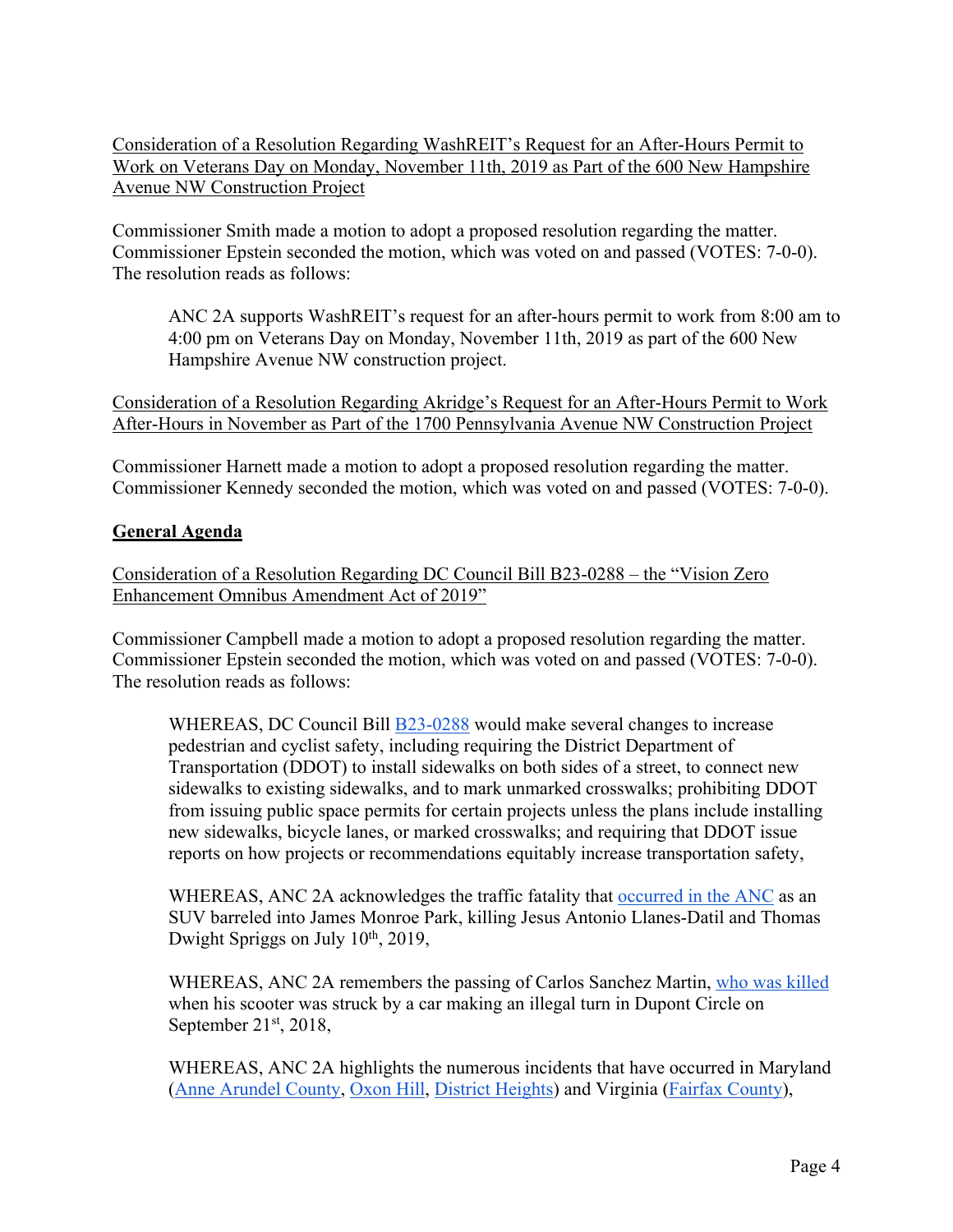whose residents, along with residents from many other states and jurisdictions, use the District's roads and streets, affecting District drivers and pedestrians as well,

WHEREAS, ANC 2A notes a few examples of the work that the ANC has already done to improve the traffic safety in our community this year alone:

- Proposed Signalization at the Intersection of H Street and 19th Streets
- Study of a Proposed Closure of Virginia Avenue Between Constitution Avenue and 18th Street NW and Other Pedestrian Safety Improvement Measures
- Proposed Traffic and Pedestrian Safety Study of the H Street NW Corridor and Immediate Safety Improvements
- Proposed Modifications to the Alternatives for the District Department of Transportation's Pennsylvania Avenue West Streetscape Project

WHEREAS, ANC 2A foresees DDOT's installation of new bike lanes in ANC 2A and ANC 2B.

THEREFORE, BE IT RESOLVED that ANC 2A supports the Vision Zero Enhancement Omnibus Amendment Act of 2019 to better improve traffic and pedestrian safety in the District through better, concrete, and sound policies and initiatives as the act prescribes. The ANC requests that the Committee on Transportation and the Environment looks into including language to ensure that DDOT installs protected bicycle lanes wherever possible and prohibits DDOT from issuing public space permits for certain projects unless the plans include installing new sidewalks and/or repairing existing sidewalks and crosswalks as part of this amendment.

BE IT FURTHER RESOLVED that ANC 2A notes that although the bill aligns legislation with the values of the District, it is not enough without the funding, enforcement, oversight, and community engagement to see it move into fruition.

Consideration of a Resolution Regarding the Continuation of the Use of Body-Worn Cameras by Metropolitan Police Department Officers in DC

Commissioner Kennedy made a motion to adopt a proposed resolution regarding the matter. Commissioner Goldin seconded the motion, which was voted on and passed (VOTES: 7-0-0). The resolution reads as follows:

ANC 2A authorizes Commissioner Detrick Campbell to testify on behalf of the ANC during the DC Council Committee on the Judiciary and Public Safety's public oversight roundtable on the Metropolitan Police Department's body-worn camera program.

# **Administrative Matters**

#### Approval of the ANC's FY 2019 Quarter 4 Financial Report

Commissioner Patel made a motion to approve the ANC's FY 2019 Quarter 4 financial report. Commissioner Harnett seconded the motion, which was voted on and passed (VOTES: 7-0-0).